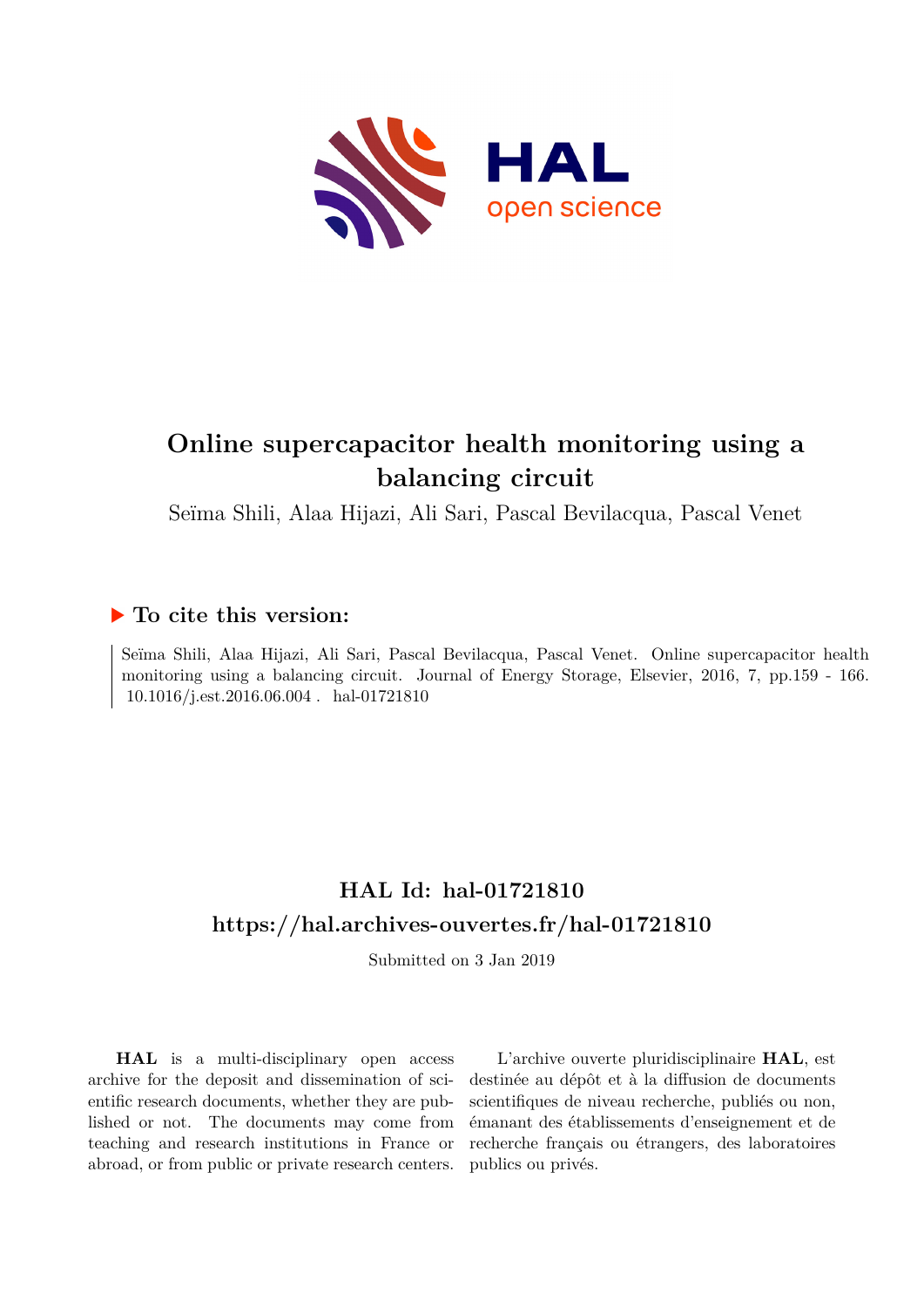## Online Supercapacitor Health Monitoring Using a Balancing Circuit

Seïma SHILI<sup>a</sup> \*, Alaa Hijazi<sup>b</sup>, Ali Sari<sup>a</sup>, Pascal Bevilacqua<sup>b</sup>, Pascal Venet<sup>a</sup>

*a Laboratoire Ampère, UMR CNRS 5005 Université de Lyon, Université Claude Bernard Lyon 1, 43 bd du 11 novembre 1918, Bât. Omega Villeurbanne, F-69622 Cedex, France.* 

<sup>b</sup> Laboratoire Ampère, UMR CNRS 5005 Université de Lyon, INSA de Lyon, 21 av. Jean Capelle, Bât. Léonard de Vinci Villeurbanne, F-69621 Cedex, France.

### ARTICLE INFO ABSTRACT

*Article history:*  Received Received in revised form Accepted Available online

*Keywords:*  Balancing circuit Battery Management System (BMS) Electrochemical Double-Layer Capacitor (EDLC) Estimated Life Duration (ELD) State Of Health (SOH) Supercapacitor

In this paper, a novel online technique for the state of health monitoring of supercapacitors energy storage systems is presented. It is based on measuring the equivalent series resistance of the energy storage element representing its aging. The suggested approach uses a suitable balancing circuit connected to the terminal of the storage element in order to extract its actual parameters. This new method is characterized by its simplicity which makes it convenient for industrial applications. A test bench is developed in order to prove the new method's reliability and accuracy. Experimental results taken from the test bench and from an offline classical laboratory characterization method shows that the differences between both responses do not exceed 7%.

2016 Elsevier Ltd. All rights reserved.

#### **1. Introduction**

Due to their high energy and power density, supercapacitors [1], also known as ultracapacitors [2], or electrochemical double-layer capacitors (EDLC) [3][4][5], are nowadays becoming a popular new generation of storage systems for high-power applications [6][7].

In spite of their good electrical performances, supercapacitors are limited by their terminal voltages not exceeding 3 V. So, they are placed in a chain structure in order to obtain a suitable voltage. Thus, the supercapacitor storage system is composed of an association of elementary cells, called storage string, pack or stack [8].

For security and reliability reasons, a supercapacitor storage system, like most of storage systems, should be monitored and controlled by a management system. This system may be called SCM (Supercapacitor Manager), equivalent to the BMS (Battery Management System). SCM is composed of software and hardware units. It includes monitoring, state estimating and balancing functions for each pack element (cell) [9][10].

Temperature and voltage monitoring prevent the elements from exceeding their maximum operating range and ensure both user and system's safety.

Users need information about the state of their system. Therefore, the state of charge (SOC) is required to verify the autonomy of the system. The state of health (SOH) is needed to prevent the replacement of the system. Those indications are provided by the SCM software unit which treats the measured data,

such as system temperatures, currents and voltages, to estimate the state of cells.

In addition to monitoring and states' estimation, balancing functions adjust the voltage or the state of charge between the elements of a unique pack. It is compulsory to include this function on the SCM. Indeed, even if cells in the string are subject to the same current, a dispersion of voltage or SOC is obviously present and must be reduced. The principal reason of this dispersion is the differences between cells intrinsic characteristic due to manufacturing tolerance. In addition, during an operation, the differences between cells become more and more pronounced due to the temperature dispersion inside the stack and the aging of each element.

The balancing circuit reduces voltage imbalances between chain elements, thus prolonging the system's lifetime [11]. Depending on the circuit architecture, the balancing function is classified in a dissipative or non-dissipative category [12][13]. The dissipative one dissipates the excess of energy through the balancing resistor [14][15]. The non-dissipative one distributes the excess of energy between elements using capacitors, inductors or transformers [16][17]. The non-dissipative balancing seems more attractive, but the dissipative one remains widely used in the marketplace due to its simplicity and low cost. For supercapacitor energy storage systems, dissipative equalization method is the only technique existing in the market today

The aim of this paper is to incorporate a new function in the balancing circuits to deal with SOH identification problem. Nowadays the online state estimation is one of the main focuses of

Corresponding author. Tel.: +33-627-777-768; fax: +33-472-431-193; e-mail: seima.shili@univ-lyon1.fr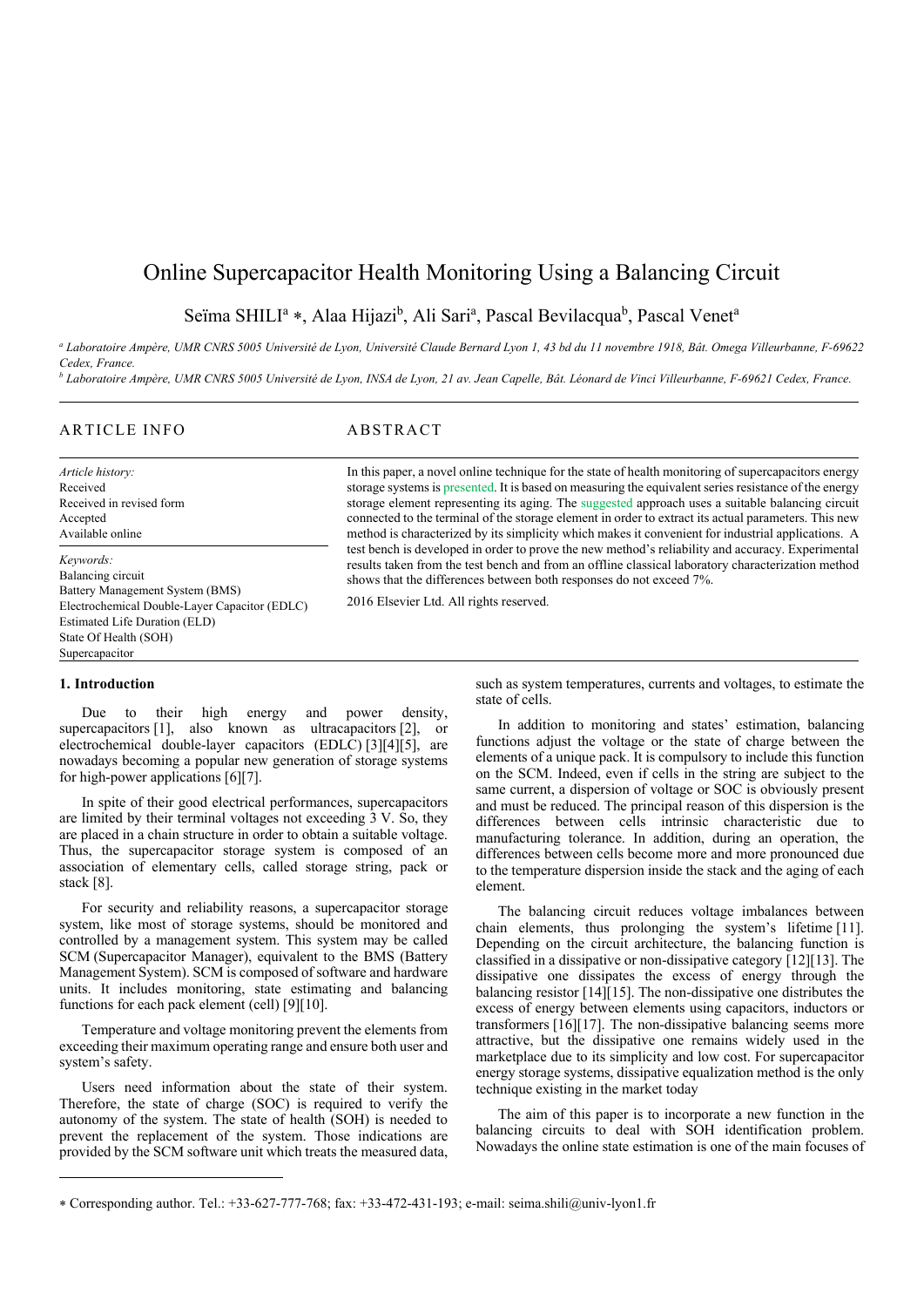research in the area of energy storage system applications. The research tries to develop mathematical algorithms (observers) based on automatic theories to estimate the aging of a storage element. However, in most cases these algorithms are greedy in terms of the computation time and their performances depend highly on the chosen model accuracy [18][19].

The presented work proposes a new method for estimating the SOH of an energy storage element. It uses a dissipative balancing circuit, the switched shunt resistor circuit which is composed of a serial association of a resistor and a switching MOSFET. This circuit is connected to the terminals of each storage system cell. The new strategy of health monitoring focuses on quantifying online the supercapacitor specific impedance which represents the aging of the element. Thus, in the first part of this paper, the supercapacitor impedance behavior and the aging effect will be introduced. In the second part, the principle of a new approach for the SOH and the estimated life duration (ELD) determination will be presented. In the third part, the test bench realization and the new approach implementation will be presented. Then, a comparison between famous laboratory results and the new method will be carried out in order to evaluate the accuracy of this new approach.

#### **2. Supercapacitor aging effect**

The supercapacitors offer higher lifespan than electrochemical accumulators. Indeed, they can support hundreds of thousands deep discharge and charge cycles thanks to the theoretical lack of chemical reactions at the electrodes. However, there are some impurities inside the supercapacitor called functional groups due to manufacturing imperfect process [20]. During aging, functional groups produce solid and gaseous reactions damaging the supercapacitor [21]. The aging process of supercapacitors affects mainly the capacitance and the equivalent series resistance (ESR) [22][23]. The capacitance, C, represents the supercapacitor ability to store an electrical charge. The equivalent series resistance is the resistance corresponding to all the resistive components within the supercapacitor. Experiments demonstrate a slow evolution of the capacitance and the ESR simultaneously over aging until failure depending on the solicitation [24][25]. The supercapacitor is defined as defective by the manufacturer when its equivalent series resistance generally increases to a value equal to twice its initial value or when its capacitance falls below 80% of its initial value. These ESR and C failure values could be different according to the application requirement [26]. Hence, the state of health monitoring is realized by following the evolution of at least one of those parameters. The comparison between instantaneous and initial values reflects the actual age of the element.

The method presented focuses on the estimation of the actual ESR in order to evaluate the supercapacitor's state of health. The instantaneous ESR estimated is then compared to its initial value obtained under same environmental conditions to estimate the aging of the cell. Thus, the method could also predict the life duration under specified conditions and forecast a replacement.

In the following section, offline characterizations and the new suggested approach are introduced in order to analyze supercapacitor's ESR behavior. Thereafter, results obtained by the classical offline characterization will be used as references for results validation.

#### **3. Electrochemical impedance spectroscopy and supercapacitor frequency behavior**

There are two main methods used to analyse the performance of supercapacitors: the temporal characterization method based on the electrical behaviour when charging and discharging the cell and the frequency method based on the electrochemical impedance spectroscopy. Both methods lead to the acquisition of parameters

that are considered sufficient to describe the properties of the supercapacitor in time and spectral domain [27][28].

The temporal method is not presented in this paper. The frequency method is used since the impedance spectroscopy is more precise and gives further information.

Electrochemical Impedance Spectroscopy (EIS) is an accurate state evaluation method for supercapacitors and other electrical energy storage systems [29][30]. It determines the system's impedance for different frequencies. Its principle consists on injecting a sinusoidal signal of low amplitude in a range of frequencies in order to represent the impedance of the element for each frequency as in (1).

$$
Z(f) = \frac{V(f)}{I(f)} = \text{Re}(Z(f)) + j \text{Im}(Z(f)) \qquad (1)
$$

Collected data allow different representations of the impedance. Figures. 1 and 2 show the Bode representations for different supercapacitors, characterized at 2.7 V and 25 °C.



Fig. 1. Bode module diagram of different supercapacitor' impedances at 2.7 V and 25 °C.



Fig. 2. Bode phase diagram of different supercapacitor' impedances at 2.7 V and 25 °C.

According to the impedance phase diagram presented in Fig. 2, the curves can be divided into three principal parts (mostly capacitive, inductive and resistive impedance). When the phase's curves cross zero degree, the behavior of the supercapacitor is purely resistive (absence of imaginary part). The frequency corresponding to this real impedance is called resonance frequency. The corresponding module of impedance represents the ESR at the resonance frequency and will be named Ro. The internal parameter monitored by the characterization approach presented in this paper is the parameter Ro.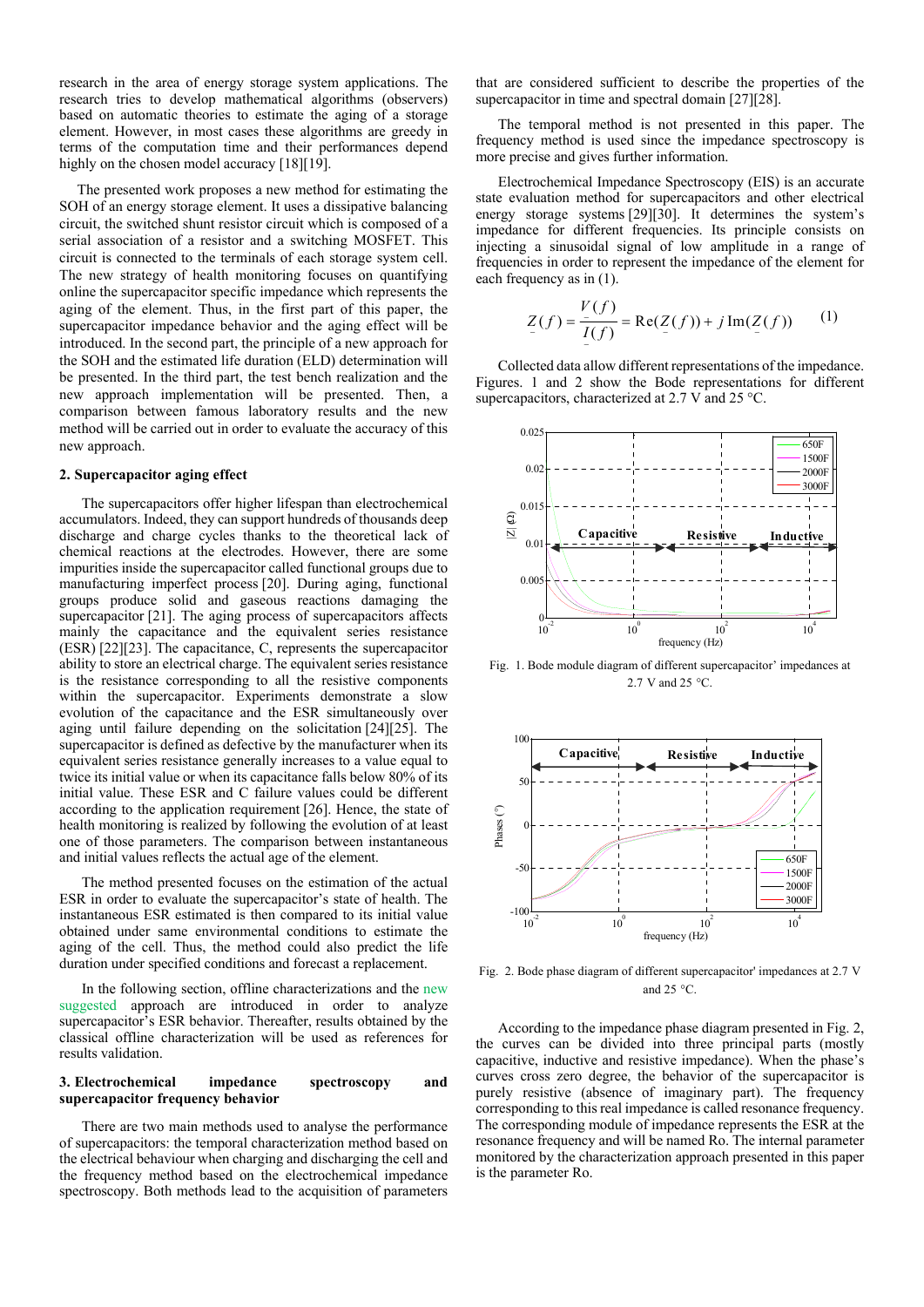First, for a frequency band ∆fr, ranging from approximately 10 Hz to 1 kHz, the supercapacitor impedance modulus represented in Fig. 1 is quasi constant and close to Ro values (less than 1% maximum variation). Indeed, inside this bandwidth around the resonance frequency the capacitive and inductive behaviors are negligible.

Supercapacitor aging affects the cell impedance. Fig. 3 and 4 represent different Bode impedance curves corresponding to different aging states of a 2.7 V/3000 F supercapacitor. Aging is due to 2600 W charge/discharge cycles at an ambient temperature of  $60^{\circ}$ C.



Fig. 3. Bode module diagram of aged 3000 F, 2.7 V supercapacitor impedances at 1 V and 25 °C



Fig. 4. Bode phase diagram of aged 3000 F, 2.7 V supercapacitor impedances at 1 V and 25 °C

The impedance modules traced in Fig 3 show clearly the increase of ESR with applied cycles. Indeed, module curves are shifted up. However, the frequency band for quasi-resistive impedance module remains the same. Therefore, the bandwidth ∆fr also remains the same independently of the aging of element.

#### **4. New health monitoring approach**

#### *4.1. Characterization principles*

The aim of the new identification method is to extract the supercapacitor actual Ro<sub>t</sub>. Ro<sub>t</sub> corresponds to the modulus of the supercapacitor impedance when working at resistive zone It is equal to the effective value of supercapacitor voltage divided by its current in the resonance frequency.

Firstly, the analysis above shows that the modulus of the cell's impedance is constant along the bandwidth ∆fr and close to ESR at the resonance frequency Ro (see Fig. 1 and 3). Therefore, it is possible to measure the Rot, not only at one specific frequency value but also at any value in this frequency band. Secondly, ∆fr

remains the same with different supercapacitor capacitances (see Fig. 1). The freedom of frequency choices presents a real advantage for the suggested method that can be generalized to a large supercapacitor range. Thirdly, the resistive bandwidth ∆fr is the same whatever the aging of the element (see Fig. 3). Thus, for a wide supercapacitor's capacity range at any state of health, measuring the impedance of the cell at a frequency between approximately 10 Hz and 1 kHz allows obtaining a quasi-resistive response equal to the ESR at resonance frequency (Ro).

The analysis presented focuses on high capacity supercapacitors. Indeed, the use of health monitoring is more relevant. However, it could be generalized to smaller capacities (less than 650 F) or with rated voltage other than  $2.7 \text{ V}$  for supercapacitors with the same technology.

To extract the instantaneous Ro<sub>t</sub>, one can generate voltage and current ripples at a frequency, fo, inside the bandwidth ∆fr, by controlling the switch of the balancing circuit using a duty cycle.



Fig. 5. New identification approach principle. SC: supercapacitor / S: switching MOSFET / Rb: balancing resistor / ∆Vsc: ripple voltage at the terminals of the cell / ∆Isc: ripple current in the cell / Rot: actual Ro measured/ Ro<sub>0</sub>: initial Ro measured. position.

#### *4.2. Health monitoring principle*

The health monitoring principle was inspired from the work presented in [31], which deals with the electrolytic capacitor diagnosis by the monitoring of its equivalent series resistance's evolution.

To estimate the state of health (SOH) or the estimated life duration (ELD), the principle consists on comparing the estimated Rot with the new approach with its initial value Ro<sub>0</sub>.

The state of health expression is represented by (2). This aging indicator is equal to  $100\%$  when the element is new and falls to  $0\%$ when its  $Ro<sub>t</sub>$  reaches the end of life criterion fixed here as the double of initial  $Ro_0$  for the same conditions. This expression can differ with a less end of life criterion.

$$
SOH(\%)=\left(\frac{2 \cdot Ro_0 - Ro_t}{Ro_0}\right) \cdot 100\tag{2}
$$

The estimated life duration, ELD, allows anticipating the future failure of the storage element and enable predictive maintenance to ensure availability of the whole storage system.

This ELD is computed using the same variables: actual Rot, initial Ro<sub>0</sub>, precedent  $\overline{R}_{Ot-\Delta t}$ , ( $R_{Ot}$ ,  $\overline{R}_{Ot-\Delta t}$  and  $R_{O0}$  are also under same voltage and temperature conditions) and a predefined time between two Ro measures ∆t. The ESR predictive evolution is inspired from linear evolution of ESR at specific voltage temperature and current solicitation [21][32][33][34]. Considering a linear evolution of the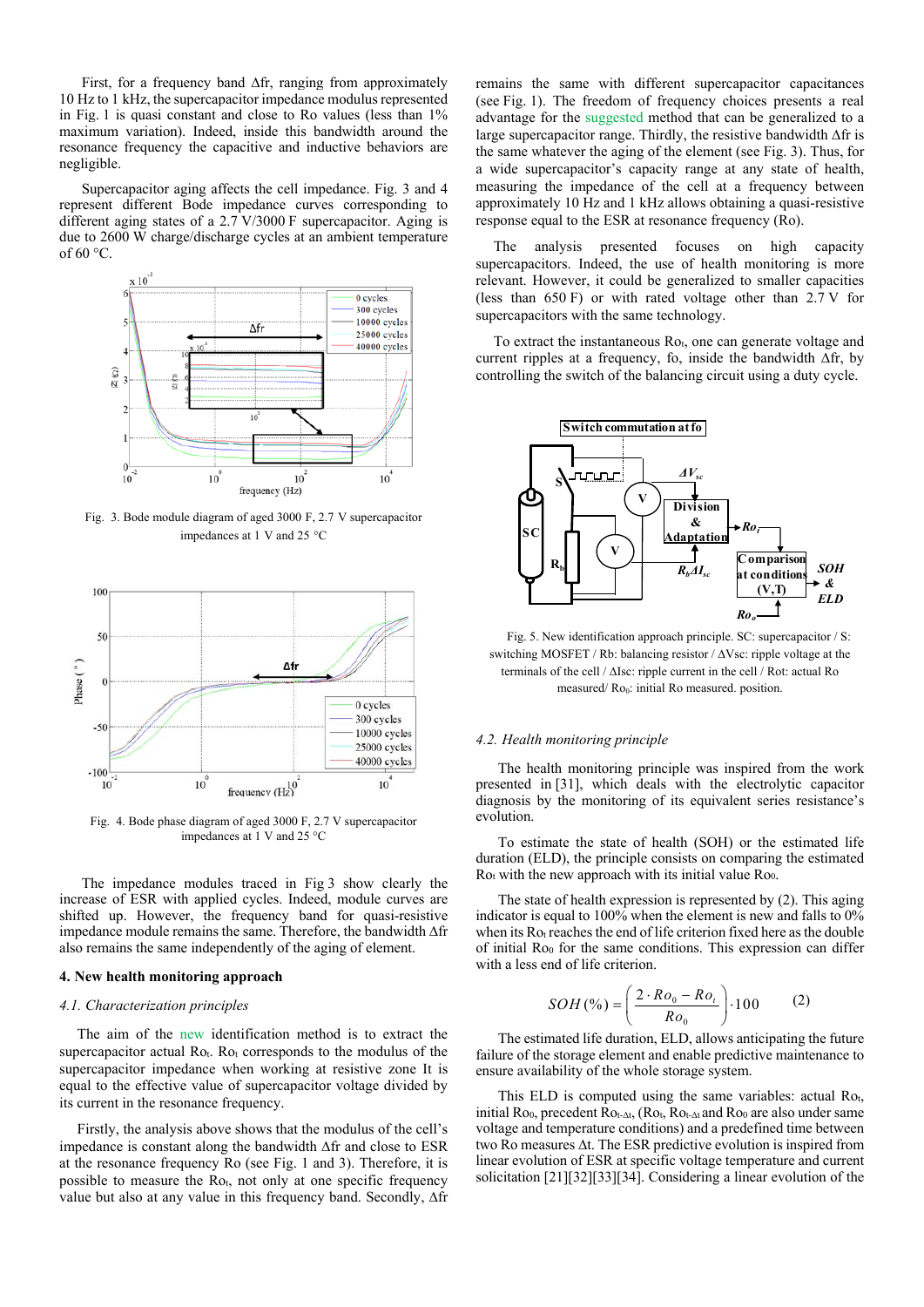ESR, the ELD is expressed by (3). Fig. 6 represents the ELD principle.



Fig. 6. ELD principle

The ELD and SOH computation requires comparison between actual  $Ro<sub>t</sub>$  and initial  $Ro<sub>0</sub>$ . Comparison should be made under same temperature and voltage conditions (see Fig. 5). However, those computations should be made at any cell voltage and temperature which still not the same in a long duration.

The ESR can depend on the cell temperature and/or voltage. Fig. 7 represents the Rot variation for a  $3000 \text{ F}/2.7 \text{ V}$ supercapacitor according to its temperature.



Fig. 7.  $Ro<sub>t</sub>$  versus cell temperature

 $Ro<sub>t</sub>(T)$  can be written as follows for this example:

$$
Rot(T) = a \cdot T^2 + b \cdot T + c \tag{4}
$$

Where,

 $a = 9.72.10^{-9}$  ( $\Omega$ /°C<sup>2</sup>)  $b = -5.84.10^{-7}$  ( $\Omega$ /°C)  $c = 4.97.10^{-4}$  ( $\Omega$ )

Figure. 8 represents the  $Ro<sub>t</sub>$  variation for a 3000 F/2.7 V supercapacitor according to its terminal voltage.



Fig. 8. Rot versus cell terminal voltage

 $Ro<sub>t</sub>(V)$  can be written as follows for this example:

$$
Rot(V) = a \cdot V^2 + b \cdot V + c \tag{5}
$$

Where,

 $a = 1.12.10^{-5}$  ( $\Omega/V^2$ )  $b = -5.98.10^{-5}$  ( $\Omega/V$ )  $c = 2.41.10^{-4}$  ( $\Omega$ )

 One can observe a little variation of ESR (less than 2%) for positives temperatures which is coherent with literature [29][35]. It could be explained by  $Ro<sub>t</sub>$  origins. Indeed,  $Ro<sub>t</sub>$  corresponds to the resistance of the electrolyte and to the conductive electrode material (active carbon and collector). Thus, at low temperatures,  $Ro<sub>t</sub>$ increase is due electrolyte viscosity which become more important. Moreover, at high temperatures, Rot little increase is due to conductive electrode material (active carbon and collector).

 $Ro<sub>t</sub>$  measured at 100 Hz increases at lowest voltages by 19 % from a fully charged and discharged state (see Fig.8). This resistance can be assigned to the behaviour of the porous structure. Thus the low voltage alters the current flow of the porous structure and enhances cell resistance.

 Frequently the range of temperature being limited, the variation of Rot versus temperature could be neglected.

Thus, to take into account temperature and voltage variation, the initial value Ro0 used to quantify the ELD and SOH is corrected to correspond to the Ro<sub>0</sub> at actual environmental conditions. Using the cell voltage and temperature information already present in the SCM the correction is made thanks to the low expressed in (4) and/or  $(5)$ .

This ESR dependency to voltage and temperature is supposed being identical for same supercapacitors at any state of aging. An initial characterization at different cell temperatures and voltages can be carried out in order to define a general relationship between cell's ESR and specific environmental conditions as in  $(\overline{4})$  and  $(5)$ . For a module including several cells, it is also possible to use a thermal model if cell temperature measurements are not applied on each single cell [36][37][38].

In the following section, the implementation of this new method is described. Then, the balancing circuit test bench realization and the control carry out are detailed in order to estimate the actual Rot.

#### *4.3. Achievement*

The balancing circuit used is the controlled dissipative balancing circuit. This circuit is chosen because of its simple architecture, low cost and low maintenance. It is the most common structure on the market. This circuit placed at each cell's terminals includes a resistor and a switching MOSFET as shown in Fig. 5.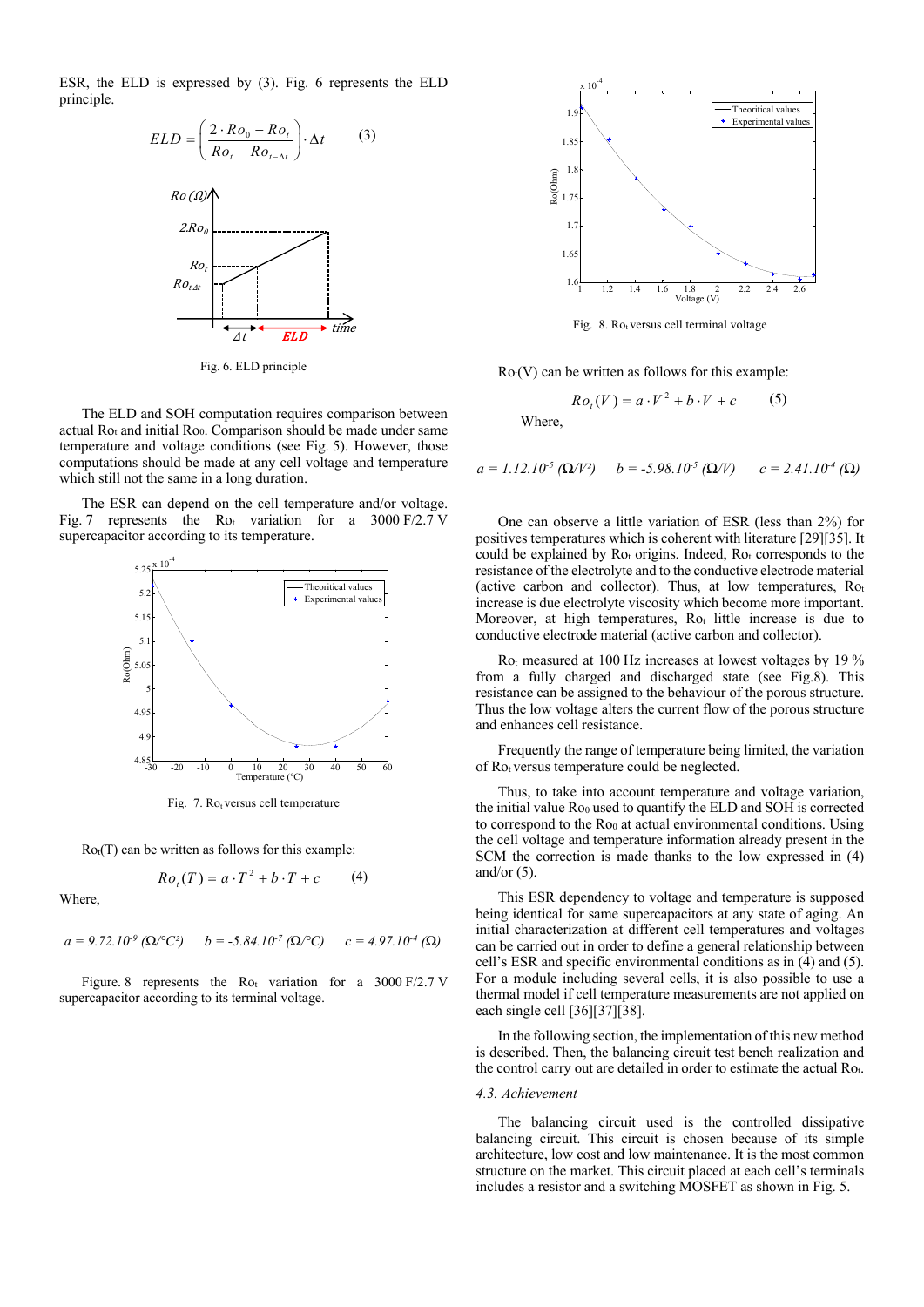Conventional balancing circuits equalize voltage between elements by dissipating the excess of energy for higher voltage cells through balancing resistors.

The new online identification method adds a new function to this balancing circuit. Rather than having a balancing control of Bang-Bang type, the switching MOSFET is controlled by a TTL wave with a frequency inside the resistive zone bandwidth. Thus, the cell response is resistive and the ratio between the supercapacitor's ripple voltage and its current provides the instantaneous Rot (see Fig. 5).

An experimental test bench is developed in order to validate this method. The test bench must ensure both conventional voltage equalization and Rot measurement.

The experimental test bench includes supercapacitors, balancing circuits and a human-machine interface. The storage system consists of a six chained supercapacitors. The balancing circuit is connected around each supercapacitor. Each balancing card includes two balancing circuits. The balancing circuit includes a 10  $\Omega$  resistor, a switching MOSFET and some filters for adapting signal acquisition and extracting ripple signals required for characterization (see Fig. 9).

Balancing resistor was chosen as equal to  $10 \Omega$ . It corresponds to resistance value usually used for energy storage equalization. This resistor value allows 270 mA maximal current dissipation. In energy storage systems we aim to dissipate less than 1 W when balancing because of heat dissipation.



Fig. 9. Balancing cards realized

The balancing circuit is equipped with three voltage outputs (measured by SCM voltage sensors). The first voltage output, classical one, corresponds to the voltage at the terminal of the cell Vsc, required for equalization. Two supplementary outputs are added and correspond to voltage and current ripples required for Rot identification. The supplementary data are filtered before the acquisition by a band pass filter having a bandwidth corresponding to the resistive part Δfr in order to get the required cell ripple of current and voltage. Regarding the supercapacitor's current ripple measure, instead of adding a current sensor for each cell, the current is deduced from the voltage measured at the terminal of the balancing resistor  $R_b$  (see Fig. 10).

As the ESR of the supercapacitor is low and the performance of the suggested method can be affected by the resistance of the connector, four measurement points were realized to solve this problem.

As the voltage ripple generated is very low (approximately 10- <sup>4</sup> V), an amplification should be added after the band pass filter to get a suitable voltage ripple for acquisition (400 mV in worst case with a 3000 F new supercapacitor). Figure 10 summarizes the above description.



Fig. 10. Data measurement. S: switching mosfet / R<sub>b</sub>: balancing resistor /  $\Delta V_{Rb}$ : voltages ripple at the terminal of the balancing resistor /  $G\Delta V_{sc}$ : voltage ripple at the terminal of the cell after amplification.

Figure 11 represents data acquired from the balancing circuit' supplementary outputs for a 3000 F/2.7 V supercapacitor at rest at 25 °C. In this example, the control of switching MOSFET is made by a TTL wave signal of 100 Hz frequency.  $\Delta V_{Rb}$  represents the voltage ripple on the balancing resistor. G∆Vsc represents the amplified voltage ripple at the terminal of the cell. Thus, by dividing peak-to-peak amplitude  $\Delta V_{Rb}$  by the balancing resistor value  $R_b$ , it is possible to extract directly the cell current amplitude. Dividing peak-to-peak amplitude G∆V<sub>sc</sub> by the amplification gain value G gives the cell voltage amplitude.



Fig. 11. Voltage ripples

The resulted  $Ro<sub>t</sub>$  is then calculated according to the following equation (6):

$$
Ro_t = \frac{\left(\frac{G \cdot \Delta V_{sc}}{G}\right)}{\left(\frac{\Delta V R_b}{R_b}\right)}\tag{6}
$$

For this example of application, the resulted ESR is equal to  $2.47 \cdot 10^{-4} \Omega$ .

The instrumentation and control panel is made using National Instrument (NI) equipment (PXI). It takes information of each cell and controls the switches for voltage balancing or ESR characterization and displays to the user a control panel with all the required information (Ro<sub>t</sub>, cell terminal voltage, switches states, supercapacitors current amplitude, supercapacitors voltage amplitude).

Figure 12 shows the complete test bench composed of six serial supercapacitors, six balancing circuits, the NI module for data acquisition, control and the human-machine interface panel.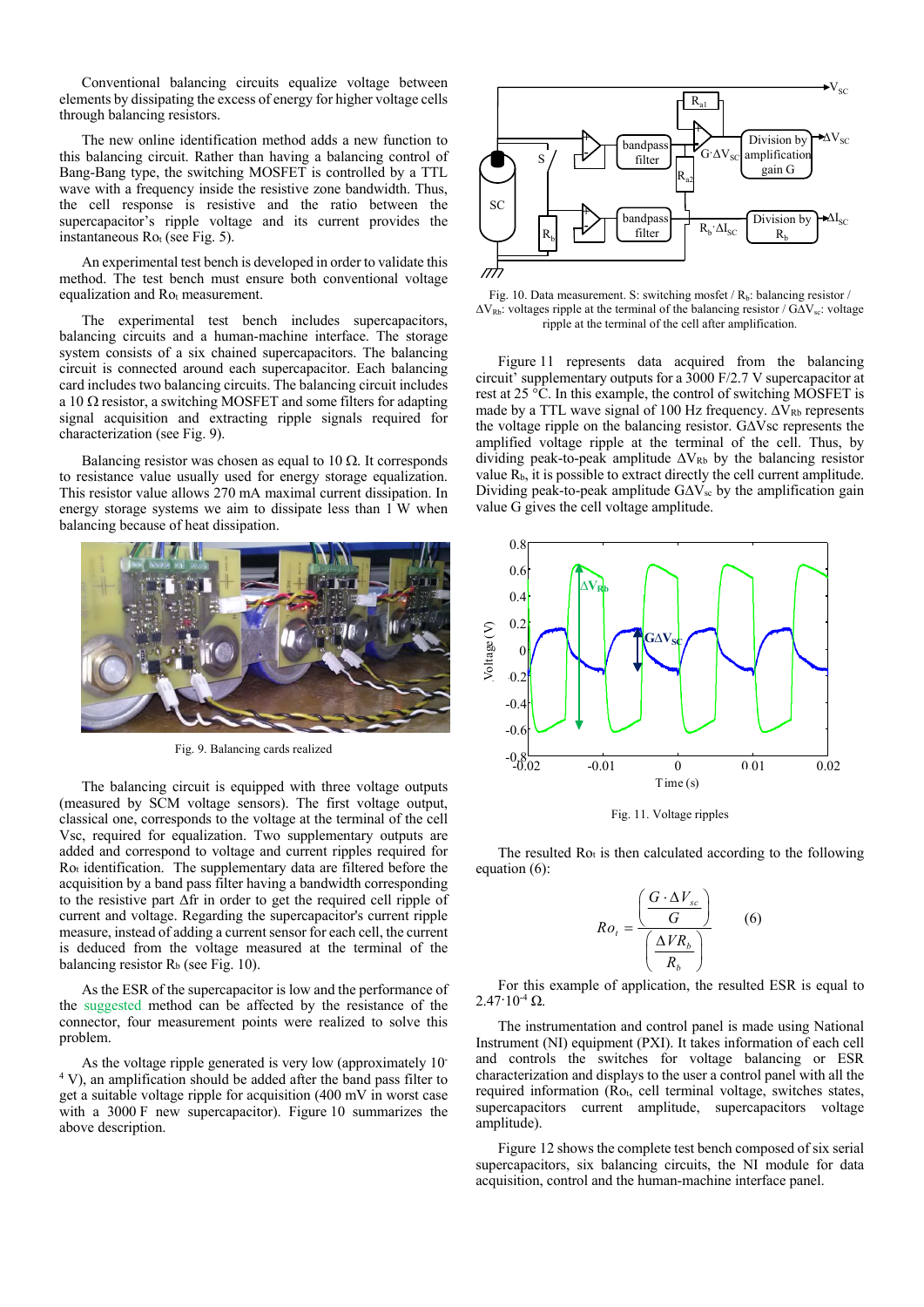

Fig. 12. Test bench realized with supercapacitors (a), balancing cards (b), NI data acquisition and control materials (c) and human-machine interface panel (d).

Even if in this case National Instrument equipment is used, the suggested method is simple and ripples required for Rot estimation could be measured with any classical management system equipment. Indeed, conventional management system instrumentation has an accuracy less than 10 mV and voltage ripples made in worst case are bigger than 400 mV thanks to amplifier.

However, if the voltage ripples are not enough wide for instrumentation used, they could be enlarged with bigger amplifier.

#### **5. Experimental results and application**

In this part of the paper, the exploitation of the experimental prototype is introduced in order to evaluate the new characterization method's results.

The theoretical analysis and experimental tests where made with electrochemical double layer capacitors (EDLC) from same manufacturer. Moreover, the physical principle and manufacture process being similar, the approach could be generalized to the whole EDLC brand.

Experimentation were made with different supercapacitors with different capacitances from (650 F to 3000 F) and with different state of health (new supercapacitors, used supercapacitors and aged supercapacitors). Tests were made with more than 15 different supercapacitors.

Six supercapacitors of 3000 F/2.7 V with different ages are chosen to present the test. First, storage system cells' characterization is realized individually with EIS for different voltage polarizations in order to extract the ESR at resonance frequency (Rot). Second, the characterization is realized with the experimental test bench for the same supercapacitor voltages. The tables below show some results obtained at 25 °C.

| Table I . New approach versus EIS characterization (New cell) |                                                                                                                                                                                                                                                                                                                                                                                                                                                            |  |
|---------------------------------------------------------------|------------------------------------------------------------------------------------------------------------------------------------------------------------------------------------------------------------------------------------------------------------------------------------------------------------------------------------------------------------------------------------------------------------------------------------------------------------|--|
|                                                               | $\bullet$ , $\prime$ , $\bullet$ , $\bullet$ , $\bullet$ , $\bullet$ , $\bullet$ , $\bullet$ , $\bullet$ , $\bullet$ , $\bullet$ , $\bullet$ , $\bullet$ , $\bullet$ , $\bullet$ , $\bullet$ , $\bullet$ , $\bullet$ , $\bullet$ , $\bullet$ , $\bullet$ , $\bullet$ , $\bullet$ , $\bullet$ , $\bullet$ , $\bullet$ , $\bullet$ , $\bullet$ , $\bullet$ , $\bullet$ , $\bullet$ , $\bullet$ , $\bullet$ , $\bullet$ , $\bullet$ , $\bullet$ , $\bullet$ , |  |

|                     | Supercapacitor "New cell" |                          |                   |  |
|---------------------|---------------------------|--------------------------|-------------------|--|
| <b>Voltages (V)</b> | $Rot$ (m $\Omega$ )       | $Ro_t(m\Omega)$          | $\Delta Ro_t$ (%) |  |
|                     | <b>EIS</b>                | <b>Balancing circuit</b> |                   |  |
| 1.1V                | 0.17                      | 0.17                     | 0.00              |  |
| 2.1V                | 0.16                      | 0.17                     | 6.25              |  |
| 2.7V                | 0.15                      | 0.16                     | 6.25              |  |

Table II . New approach versus EIS characterization (Barely aged cell) **Supercapacitor "Barely aged cell"** 

|                     | $\mathbf{S}$ application buildly after that |                          |                   |
|---------------------|---------------------------------------------|--------------------------|-------------------|
| <b>Voltages (V)</b> | $Rot$ (m $\Omega$ )                         | $Ro_t$ (m $\Omega$ )     | $\Delta Ro_t$ (%) |
|                     | <b>EIS</b>                                  | <b>Balancing circuit</b> |                   |
| 1.1V                | 0.21                                        | 0.22                     | 4.55              |
| 2.1V                | 0.28                                        | 0.28                     | 0.00              |
| 2.7V                | 0.25                                        | 0.26                     | 3.85              |

Table III . New approach versus EIS characterization (Aged cell)

|              | Supercapacitor "Aged cell" |                          |                   |  |
|--------------|----------------------------|--------------------------|-------------------|--|
| Voltages (V) | $Rot$ (m $\Omega$ )        | $Ro_t$ (m $\Omega$ )     | $\Delta Ro_t$ (%) |  |
|              | EIS                        | <b>Balancing circuit</b> |                   |  |
| 1.1V         | 0.29                       | 0.30                     | 3.33              |  |
| 2.1V         | 0.20                       | 0.20                     | 0.00              |  |
| 2.7V         | 0.18                       | 0.19                     | 5.26              |  |

Thus we can consider that this estimation method is reliable and that its results represent the actual ESR of the monitored cell. Indeed, differences between the laboratory method and the online new approach do not exceed 7 %.

A statistical study was made in order to analyses the repeatability of the measurement. Repeating the ESR measure 90 times with same condition for a 3000 F supercapacitor at 2.2 V and 39 °C, the final measurement uncertainty of ESR is  $\pm 0.35 \mu\Omega$ . Repeatability test was made at 39 °C and 2.2 V to be in worst case with low ESR (see fig. 7 and 8). This final uncertainty of measurement is computed for a confidence level of 95 %. The uncertainty of ESR resulted from this study corresponds to 0.12% as Ro accuracy.

The experimental results presented are based on the 3000 F, 2.7 V supercapacitors because it is also the most critical case. In fact, supercapacitors with lower capacitances have higher ESR which is simpler to be measured.

The results of the proposed new approach are compared with the results of electrochemical impedance spectroscopy (EIS) which is a famous characterization method in energy storage area [39].

Thus, values collected demonstrate clearly the accuracy and the good performance of the new online identification method. After the study of the accuracy of the new characterization approach, the final step is to estimate the state of health (SOH) of the monitored element and the estimated life duration (ELD) corresponding to the time between the measurement and the predictive end of life of the system. The ELD and SOH computation are based on linear evolution of ESR for specific voltage and temperature. However, even if evolution of supercapacitor ESR differs from linear one, it doesn't disturb the health monitoring. First, the ESR evolution is very slow over aging. Second, the new approach of balancing control allows continuous supervision of this parameter. Thus, the ELD and the SOH are always actualized by the actual cell ESR, so they still close to the real evolution which could be not linear.

#### **6. Conclusion**

For safety and maintainability reasons, it is compulsory to follow the supercapacitor's state of health evolution in order to predict the replacement of the potential defective elements and to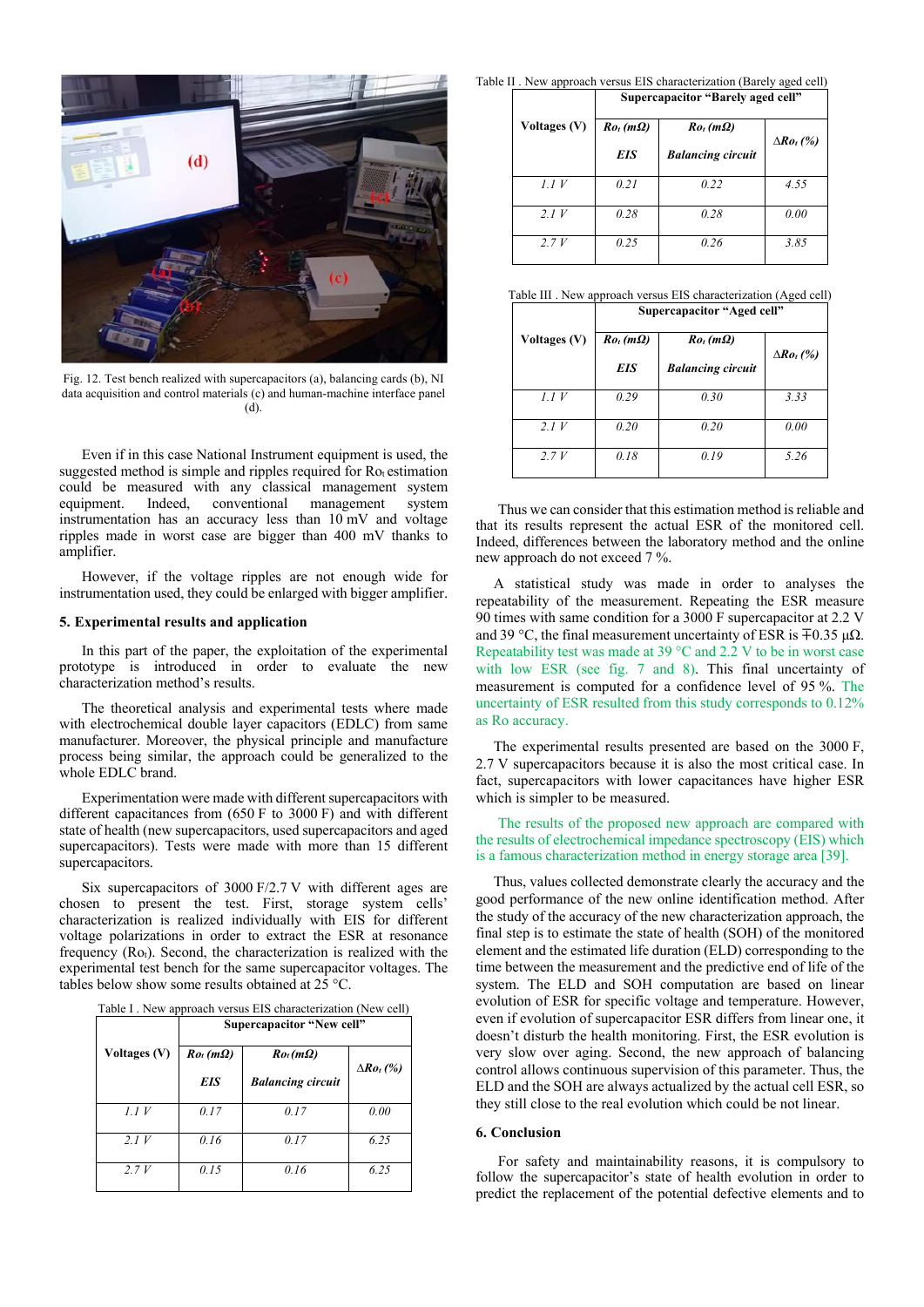extend the lifespan of the storage system. Defining precisely the storage element state requires using specific equipment such as an impedance spectrometer. This means that each element should be characterized individually and must be extracted of its environment. Many storage system applications (automotive, uninterruptible power supply…) do not allow cell characterization off-line. In this case, a powerful algorithm is used to estimate the state of health of the cell. It uses cell's measured data (voltage, current and temperature) during it is charging or discharging with complex algorithms and different approximations. The more the estimation is precise, the more the algorithm is complex. The work presented in this paper has several advantages. First, obtained results are accurate with minimum hardware and software needs. Second, it uses equipment already present in the storage system applications. There is no need to extract the cell from its environment and to use powerful software and complex algorithms. In fact, classical mathematical operations and some added components are able to find the real age of the monitored cell. Moreover, the balancing circuit conventional function equalizes the voltage between elements perfectly. This realization can be implemented in a real supercapacitor management system.

Finally, the suggested new method is very simple, economical and guarantees accurate SOH and lifespan determination of electrical energy storage system.

#### **References**

- [1] S. Kumagai, K. Mukaiyachi, and D. Tashima, "Rate and cycle performances of supercapacitors with different electrode thickness using non-aqueous electrolyte," *J. Energy Storage*, vol. 3, pp. 10–17, Oct. 2015.
- [2] S. V. Rajani, V. J. Pandya, and V. A. Shah, "Experimental validation of the ultracapacitor parameters using the method of averaging for photovoltaic applications," *J. Energy Storage*.
- [3] W. Sarwar, M. Marinescu, N. Green, N. Taylor, and G. Offer, "Electrochemical double layer capacitor electro-thermal modelling," *J. Energy Storage*, vol. 5, pp. 10–24, Feb. 2016.
- [4] D. Torregrossa, K. E. Toghill, V. Amstutz, H. H. Girault, and M. Paolone, "Macroscopic indicators of fault diagnosis and ageing in electrochemical double layer capacitors," *J. Energy Storage*, vol. 2, pp. 8–24, Aug. 2015.
- [5] P. Sharma and T. S. Bhatti, "A review on electrochemical doublelayer capacitors," *Energy Convers. Manag.*, vol. 51, no. 12, pp. 2901 – 2912, 2010.
- [6] P. Bubna, S. G. Advani, and A. K. Prasad, "Integration of batteries with ultracapacitors for a fuel cell hybrid transit bus," *J. Power Sources*, vol. 199, pp. 360–366, Feb. 2012.
- [7] A. Burke and M. Miller, "The power capability of ultracapacitors and lithium batteries for electric and hybrid vehicle applications," *J. Power Sources*, vol. 196, no. 1, pp. 514–522, Jan. 2011.
- [8] F. A. Inthamoussou, J. Pegueroles-Oueralt, and F. D. Bianchi, "Control of a Supercapacitor Energy Storage System for Microgrid Applications," *Energy Convers. IEEE Trans. On*, vol. 28, no. 3, pp. 690–697, Sep. 2013.
- [9] A. David, *Battery Management Systems for large Lithium-Ion Battery Pack*. Boston, London: Artech House, 2010.
- [10] A. Affanni, A. Bellini, G. Franceschini, P. Guglielmi, and C. Tassoni, "Battery choice and management for new-generation electric vehicles," *Ind. Electron. IEEE Trans. On*, vol. 52, no. 5, pp. 1343– 1349, Oct. 2005.
- [11] Y. Diab, P. Venet, and G. Rojat, "Comparison of the Different Circuits Used for Balancing the Voltage of Supercapacitors: Studying Performance and Lifetime of Supercapacitors," in *ESSCAP*, 2006.
- [12] Yanqing Qu, Jianguo Zhu, Jiefeng Hu, and B. Holliday, "Overview of supercapacitor cell voltage balancing methods for an electric vehicle, in *ECCE Asia Downunder (ECCE Asia), 2013 IEEE*, 2013, pp. 810– 814.
- [13] Jian Qi and D. D.-C. Lu, "Review of battery cell balancing techniques," in *Power Engineering Conference (AUPEC), 2014 Australasian Universities*, 2014, pp. 1–6.
- [14] F. Ibanez, J. Vadillo, J. M. Echeverria, and L. Fontan, "Design methodology of a balancing network for supercapacitors," in *Innovative Smart Grid Technologies Europe (ISGT EUROPE), 2013 4th IEEE/PES*, 2013, pp. 1–5.
- H. K. P. Khant, K. Yamakita, K. Matsui, and M. Hasegawa, "Various voltage equalizers for EDLCs using CW circuit," in *Industrial Electronics (ISIE), 2013 IEEE International Symposium on*, 2013, pp. 1–6.
- [16] T. H. Phung, A. Collet, and J.-C. Crebier, "An Optimized Topology for Next-to-Next Balancing of Series-Connected Lithium-ion Cells," *Power Electron. IEEE Trans. On*, vol. 29, no. 9, pp. 4603–4613, Sep. 2014.
- [17] M.-Y. Kim, J.-H. Kim, and G.-W. Moon, "Center-Cell Concentration Structure of a Cell-to-Cell Balancing Circuit With a Reduced Number of Switches," *Power Electron. IEEE Trans. On*, vol. 29, no. 10, pp. 5285–5297, Oct. 2014.
- [18] H. Rahimi-Eichi, F. Baronti, and M.-Y. Chow, "Online Adaptive Parameter Identification and State-of-Charge Coestimation for Lithium-Polymer Battery Cells," *Ind. Electron. IEEE Trans. On*, vol. 61, no. 4, pp. 2053–2061, Apr. 2014.
- [19] F. Zhang, G. Liu, L. Fang, and H. Wang, "Estimation of Battery State of Charge With Observer: Applied to a Robot for Inspecting Power Transmission Lines," *Ind. Electron. IEEE Trans. On*, vol. 59, no. 2, pp. 1086–1095, Feb. 2012.
- [20] R. German, A. Sari, P. Venet, Y. Zitouni, O. Briat, and J.-M. Vinassa, "Ageing law for supercapacitors floating ageing," in *Industrial Electronics (ISIE), 2014 IEEE 23rd International Symposium on*, 2014, pp. 1773–1777.
- [21] P. Azais, L. Duclaux, P. Florian, and D. Massiot, "Causes of supercapacitors ageing in organic electrolyte," *J. Power Sources*, vol. 171, pp. 1046–1053, 2007.
- [22] R. German, A. Sari, P. Venet, O. Briat, and J.-M. Vinassa, "Study of static converters related ripple currents effects on supercapacitors ageing within DC networks," in *Industrial Electronics (ISIE), 2015 IEEE 24th International Symposium on*, 2015, pp. 1302–1307.
- [23] R. German, A. Hammar, R. Lallemand, A. Sari, and P. Venet, "Novel Experimental Identification Method for a Supercapacitor Multipore Model in Order to Monitor the State of Health," *Power Electron. IEEE Trans. On*, vol. 31, no. 1, pp. 548–559, Jan. 2016.
- [24] R. Kotz, P. W. Ruch, and D. Cericola, "Aging and failure mode of electrochemical double layer capacitors during accelerated constant load tests," *J. Power Sources*, vol. 195, no. 3, pp. 923 – 928, 2010.
- [25] A. Hammar, P. Venet, R. Lallemand, G. Coquery, and G. Rojat, "Study of Accelerated Aging of Supercapacitors for Transport Applications," *Ind. Electron. IEEE Trans. On*, vol. 57, no. 12, pp. 3972 –3979, Dec. 2010.
- [26] R. Chaari, O. Briat, J. Y. Deletage, E. Woirgard, and J.-M. Vinassa, "How supercapacitors reach end of life criteria during calendar life and power cycling tests," *Microelectron. Reliab.*, vol. 51, no. 911, pp. 1976 – 1979, 2011.
- [27] R. German, P. Venet, A. Sari, O. Briat, and J. M. Vinassa, "Comparison of EDLC impedance models used for ageing monitoring," in *Renewable Energies and Vehicular Technology (REVET), 2012 First International Conference on*, 2012, pp. 224 –  $229$
- [28] H. Gualous, H. Louahlia, and R. Gallay, "Supercapacitor Characterization and Thermal Modelling With Reversible and Irreversible Heat Effect," *Power Electron. IEEE Trans. On*, vol. 26, no. 11, pp. 3402–3409, 2011.
- [29] G. Piłatowicz, A. Marongiu, J. Drillkens, P. Sinhuber, and D. U. Sauer, "A critical overview of definitions and determination techniques of the internal resistance using lithium-ion, lead-acid, nickel metal-hydride batteries and electrochemical double-layer capacitors as examples," *J. Power Sources*, vol. 296, pp. 365–376, Nov. 2015.
- [30] W. Lajnef, J.-M. Vinassa, O. Briat, S. Azzopardi, and E. Woirgard, "Characterization methods and modelling of ultracapacitors for use as peak power sources," *J. Power Sources*, vol. 168, no. 2, pp. 553 – 560, 2007.
- [31] P. Venet, F. Perisse, M. H. El-Husseini, and G. Rojat, "Realization of a smart electrolytic capacitor circuit," *Ind. Appl. Mag. IEEE*, vol. 8, no. 1, pp. 16–20, Feb. 2002.
- [32] P. Kreczanik, P. Venet, A. Hijazi, and G. Clerc, "Study of Supercapacitor Aging and Lifetime Estimation According to Voltage, Temperature, and RMS Current," *Ind. Electron. IEEE Trans. On*, vol. 61, no. 9, pp. 4895–4902, Sep. 2014.
- [33] R. German, A. Sari, P. Venet, O. Briat, and J.-M. Vinassa, "Study on specific effects of high frequency ripple currents and temperature on supercapacitors ageing," *Proc. 26th Eur. Symp. Reliab. Electron Devices Fail. Phys. Anal. ESREF 2015*, vol. 55, no. 9–10, pp. 2027– 2031, Aug. 2015.
- [34] M. Ayadi, O. Briat, R. Lallemand, A. Eddahech, R. German, G. Coquery, and J. . Vinassa, "Description of supercapacitor